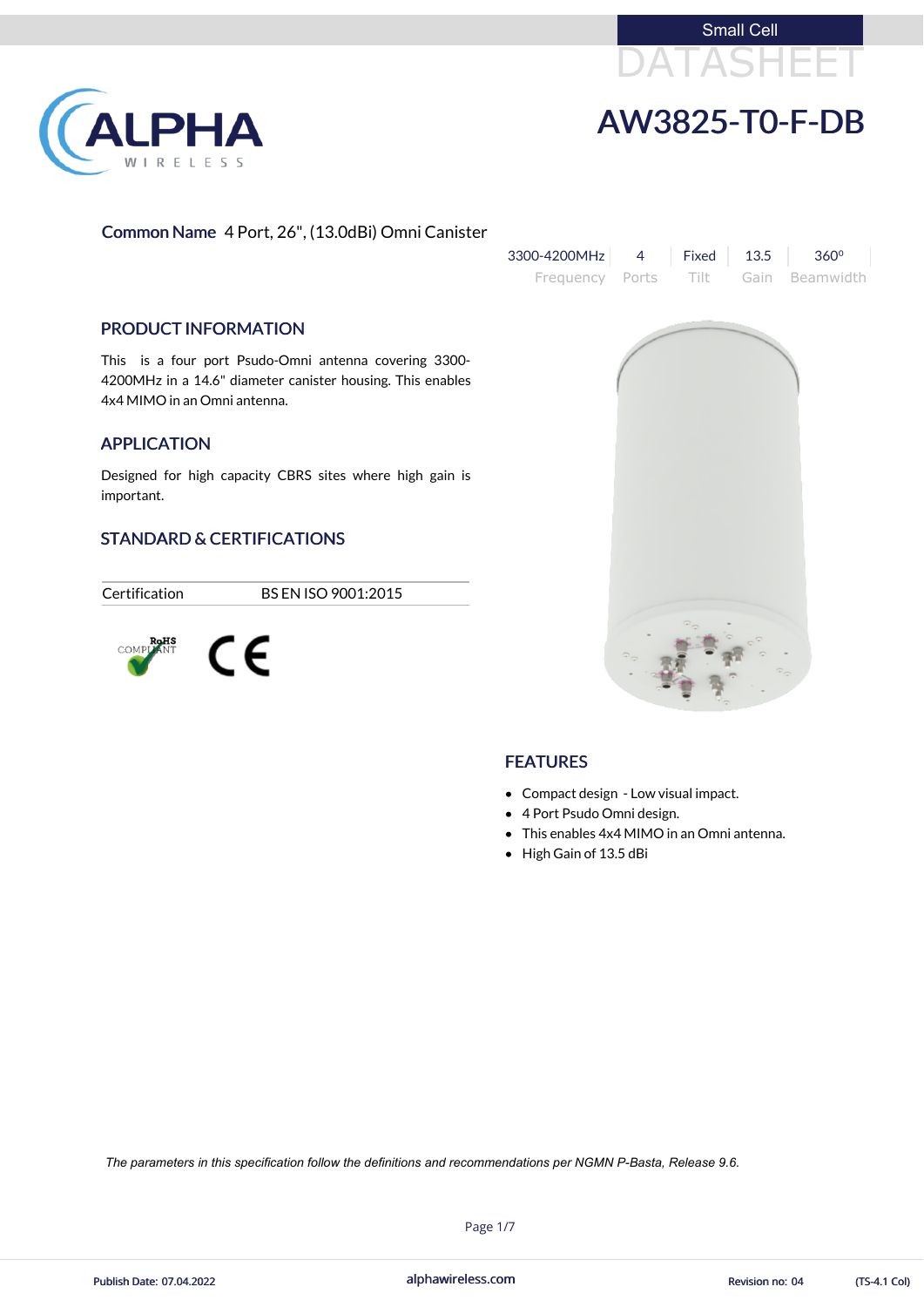

AW3825-T0-F-DB

#### TECHNICAL SPECIFICATION

| <b>Electrical Specifications</b>           |           |            |                  |                  |                |                |
|--------------------------------------------|-----------|------------|------------------|------------------|----------------|----------------|
| <b>Frequency Range</b>                     |           | <b>MHz</b> | 3300-3600        | 3600-3800        | 3800-4000      | 4000-4200      |
| Polarisation                               |           | Degree     | $+/-45^{\circ}$  |                  |                |                |
| Gain                                       | Basta     | dBi        | $12.6 \pm 0.5$   | $12.7 \pm 0.5$   | $12.9 \pm 0.5$ | $13.0 \pm 0.5$ |
|                                            | Max       | dBi        | 13.1             | 13.2             | 13.4           | 13.5           |
| Azimuth Beamwidth                          |           | Degree     | $360^\circ$      | 360 <sup>°</sup> | 360°           | 360°           |
| <b>Elevation Beamwidth</b>                 |           | Degree     | 7.6 <sup>0</sup> | 6.8 <sup>0</sup> | $6.5^\circ$    | $6.2^{\circ}$  |
| <b>Electrical Downtilt</b>                 |           | Degree     | T <sub>0</sub> ° |                  |                |                |
| <b>Electrical Downtilt Deviation</b>       |           | Degree<    | 1 <sup>0</sup>   |                  |                |                |
| Impedance                                  |           | Ohms       | 50               |                  |                |                |
| <b>VSWR</b>                                |           | $\prec$    | 1.5              |                  |                |                |
| <b>Return Loss</b>                         |           | dB         | 14               |                  |                |                |
| <b>Isolation Network to Network</b>        |           | dB         | N/A              |                  |                |                |
| Isolation                                  |           | dB         |                  |                  |                |                |
| <b>Isolation</b>                           | Intraband | dB         | 25               |                  |                |                |
|                                            | Interband | dB         | N/A              |                  |                |                |
| Passive Intermodulation                    |           | dBc<       | 145              |                  |                |                |
| Upper Sidelobe Suppression,                |           | dB         | 15               |                  |                |                |
| Peak to 20°                                |           |            |                  |                  |                |                |
| <b>Cross-Polar Discrimination</b>          |           | dB         | <b>Typ: 10</b>   |                  |                |                |
| <b>Maximum Effective Power</b><br>Per Port |           | W          | 50               |                  |                |                |

### Representative Pattern Files









| <b>Flevation</b><br>$\Delta$ zimuth |
|-------------------------------------|
|-------------------------------------|

For radiation pattern files, please login at www.alphawireless.com

alphawireless.com

Publish Date: 07.04.2022 **Revision no: 04** TS-4.1 Col)

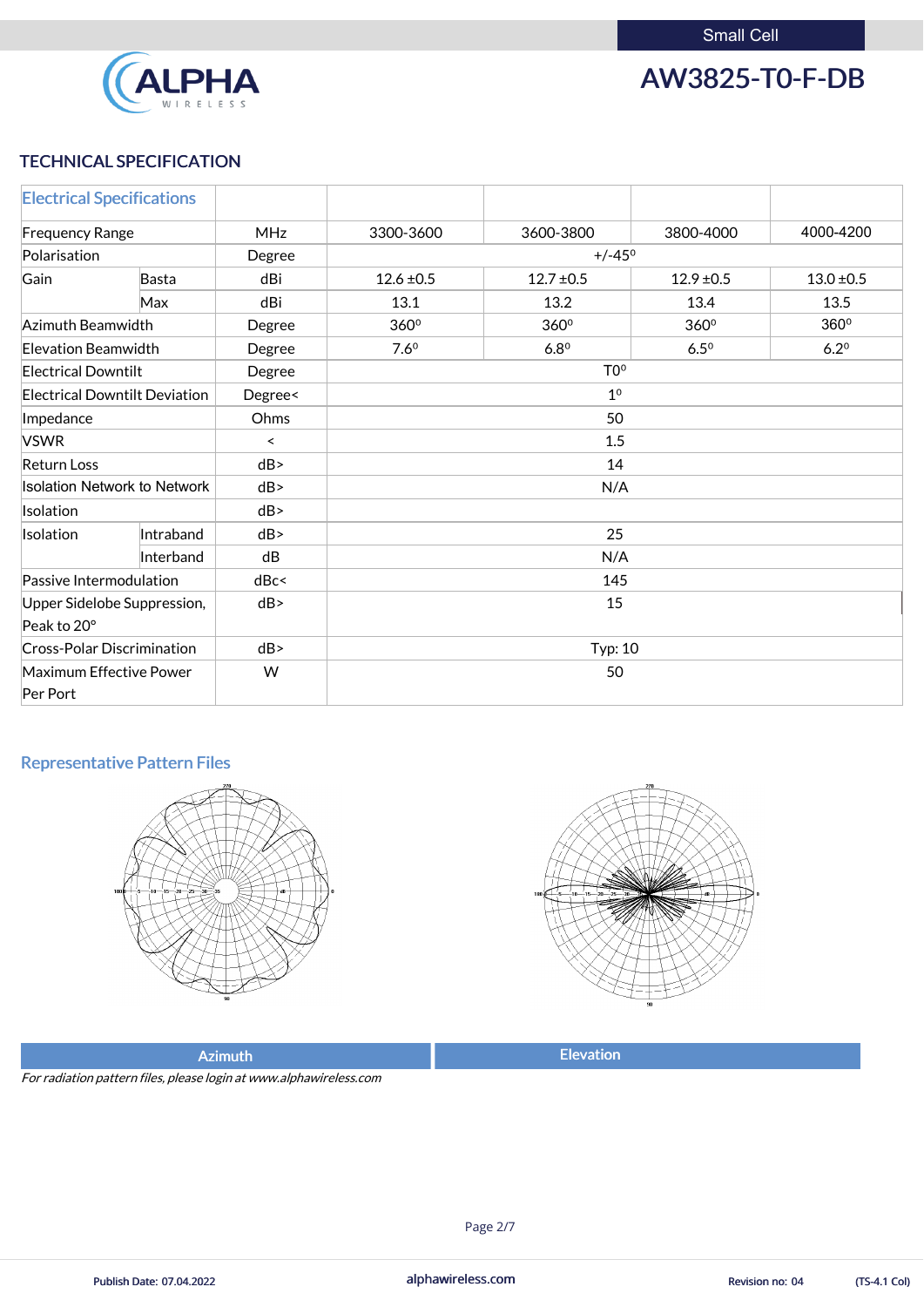

AW3825-T0-F-DB

### TECHNICAL SPECIFICATION

| <b>Mechanical Specifications</b>                |                      |                                                    |
|-------------------------------------------------|----------------------|----------------------------------------------------|
| <b>Dimensions</b>                               | $mm$ (in)            | 660.5 (26) x 370.8 (14.6) - $(L \times \emptyset)$ |
| Packing Size (LxWxD)                            | $mm$ (in)            | 735 (28.9) x 447 (17.6) x 447 (17.6)               |
| Net Weight (antenna)                            | kg (lb)              | 7.4(16.3)                                          |
| Shipping Weight                                 | kg (lb)              | 8.1(17.8)                                          |
| Connector Type (Female)                         |                      | $4.3 - 10$                                         |
| <b>Connector Position</b>                       |                      | <b>Bottom</b>                                      |
| Connector Quantity                              |                      | $\overline{4}$                                     |
| Windload Frontal (at Rated Wind Speed: 150km/h) | $N$ (lbf)            | 200(48)                                            |
| Windload Lateral (at Rated Wind Speed: 150km/h) | $N$ (lbf)            | 200 (48)                                           |
| <b>Survival Wind Speed</b>                      | $km/h$ (mph)         | 200(125)                                           |
| Radome Material                                 |                      | ASA capped ABS                                     |
| Radome Colour                                   | <b>RAL</b>           | 7035                                               |
| <b>Product Compliance Environmental</b>         |                      | <b>RoHS</b>                                        |
| <b>Lightning Protection</b>                     |                      | <b>DC Grounded</b>                                 |
| Cold Temperature Survival                       | Celsius (Fahrenheit) | $-40(-40)$                                         |
| Hot Temperature Survival                        | Celsius (Fahrenheit) | 70 (158)                                           |

#### Array Layout and RET Information

|                |                | Array              | Frequency<br><b>MHz</b>                                 | Ports   | MET<br>ID |
|----------------|----------------|--------------------|---------------------------------------------------------|---------|-----------|
|                |                | P1                 | $3300 - 4200$                                           | $1 - 2$ | 1         |
|                |                | P <sub>2</sub>     | $3300 - 4200$                                           | $3 - 4$ |           |
| P <sub>1</sub> | P <sub>2</sub> | individual sector. | Array layout depicts one<br>Note: Coloured box sizes do |         |           |

 $\Box$  not represent antenna sizes.

alphawireless.com



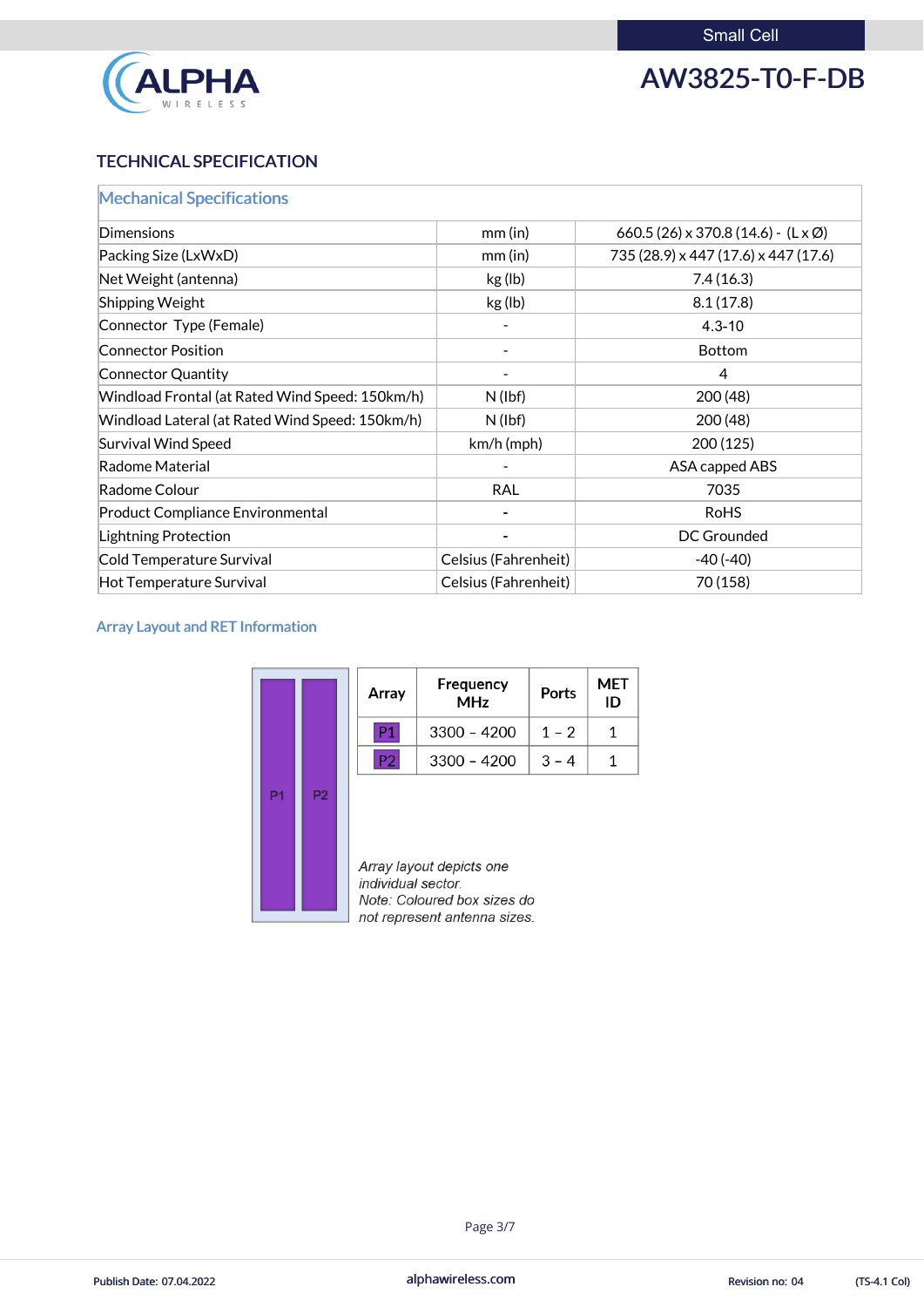

#### Mechanical Illustration

ALPHA





Page 4/7

Publish Date: 07.04.2022 **alphawireless.com** alphawireless.com Revision no: 04 (TS-4.1 Col)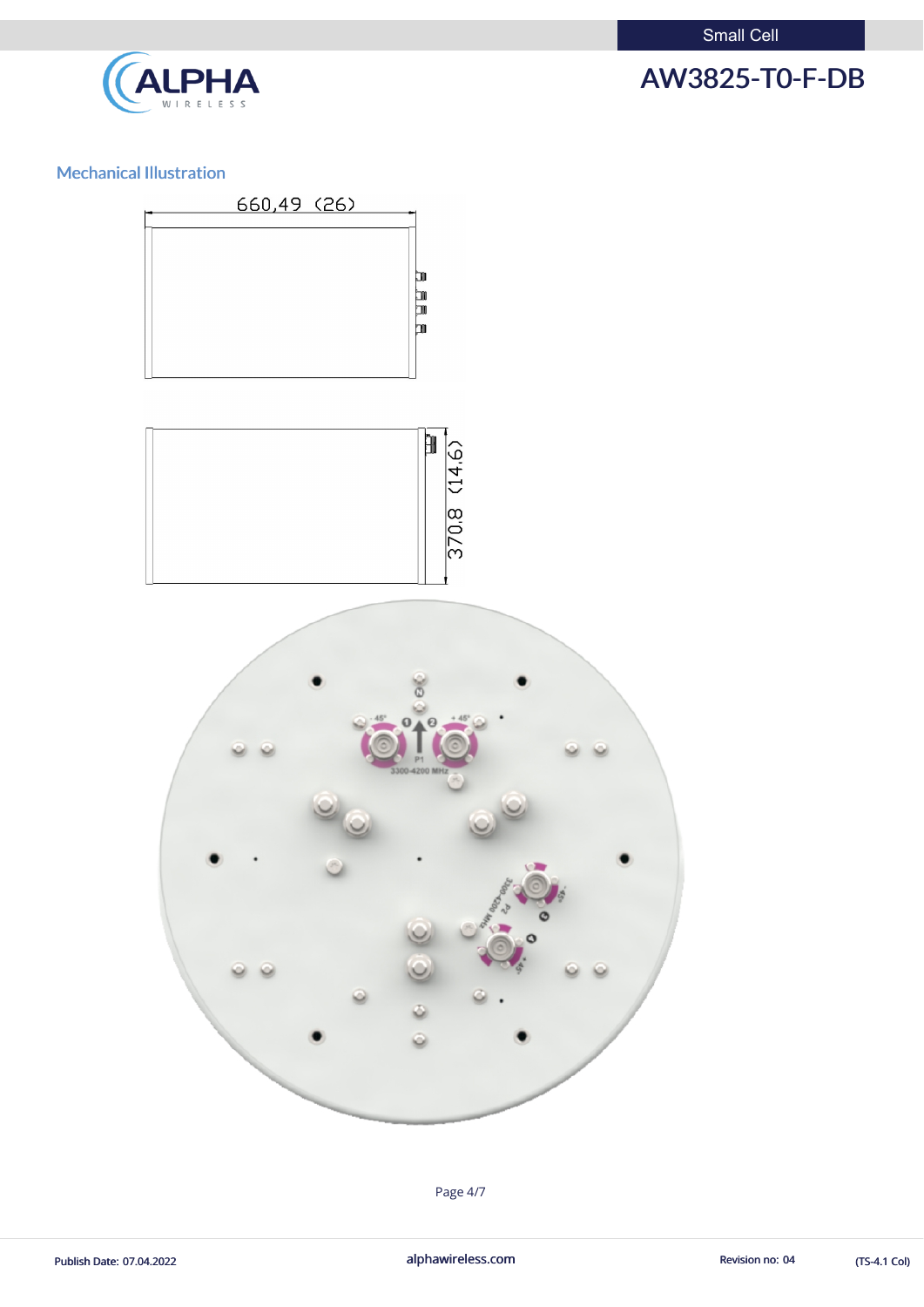

AW3825-T0-F-DB

#### TECHNICAL SPECIFICATION



Six Bolt-Three Leg Antenna Mount Interface

alphawireless.com



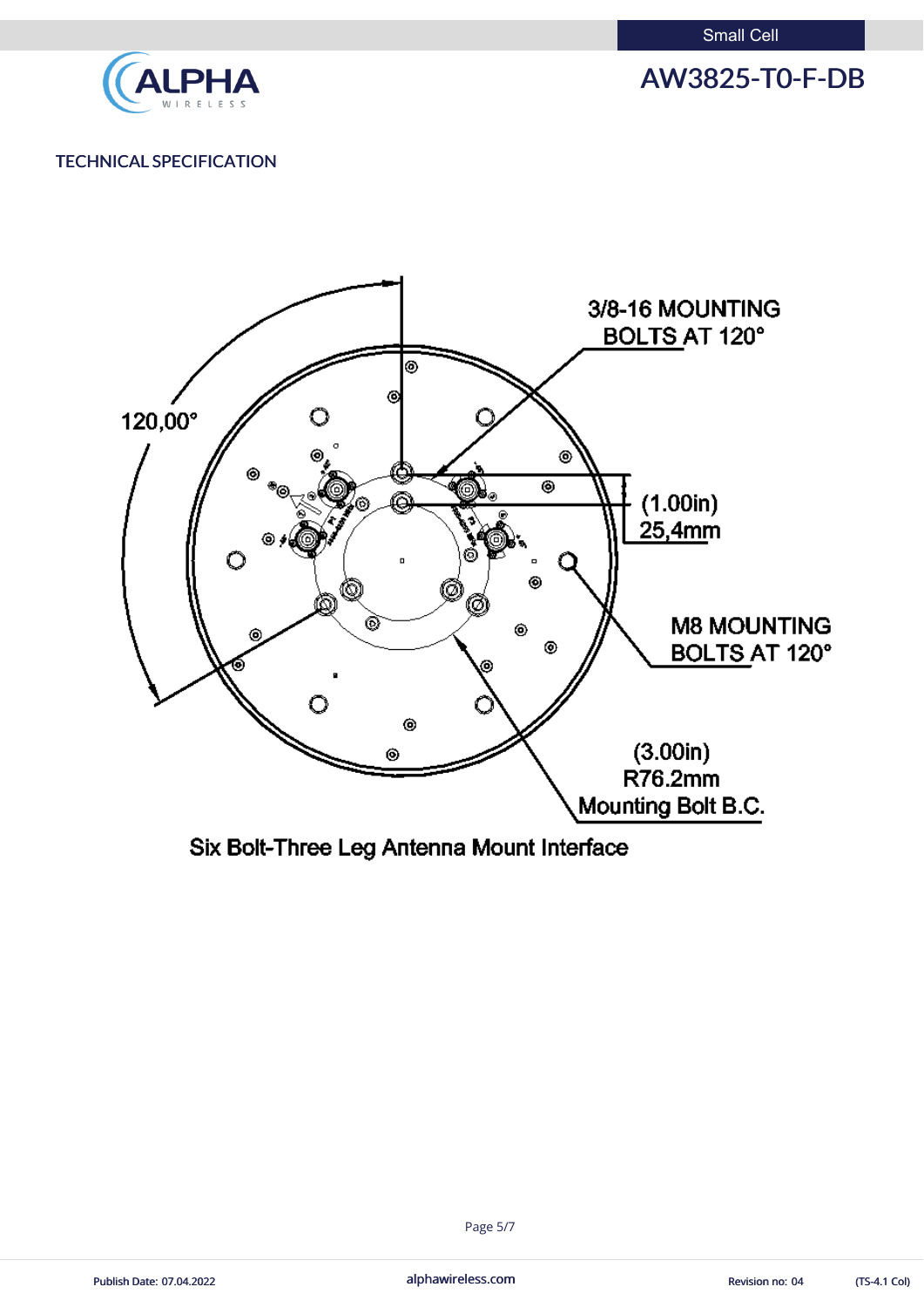

## AW3825-T0-F-DB

#### TECHNICAL SPECIFICATION

#### Mounting Bracket Kit

CL-V-159 (Mounting Kit Included with Antenna)



N/A Stainless Steel 80-330mm (3.5" - 13.0")

#### Mounting Bracket Kit

CL-V-169 Tri-Leg Pole Top Mounting Bracket for 14.4"(CL-V-169 is not included with antenna and must be ordered separately)





| <b>Mounting Kit Tilt Range</b> | <b>Mounting Kit Material</b> | <b>Mounting Kit Pole Diameter</b> |
|--------------------------------|------------------------------|-----------------------------------|
| N/A                            | <b>Stainless Steel</b>       | 80-330mm (3.5" - 13.0")           |

alphawireless.com